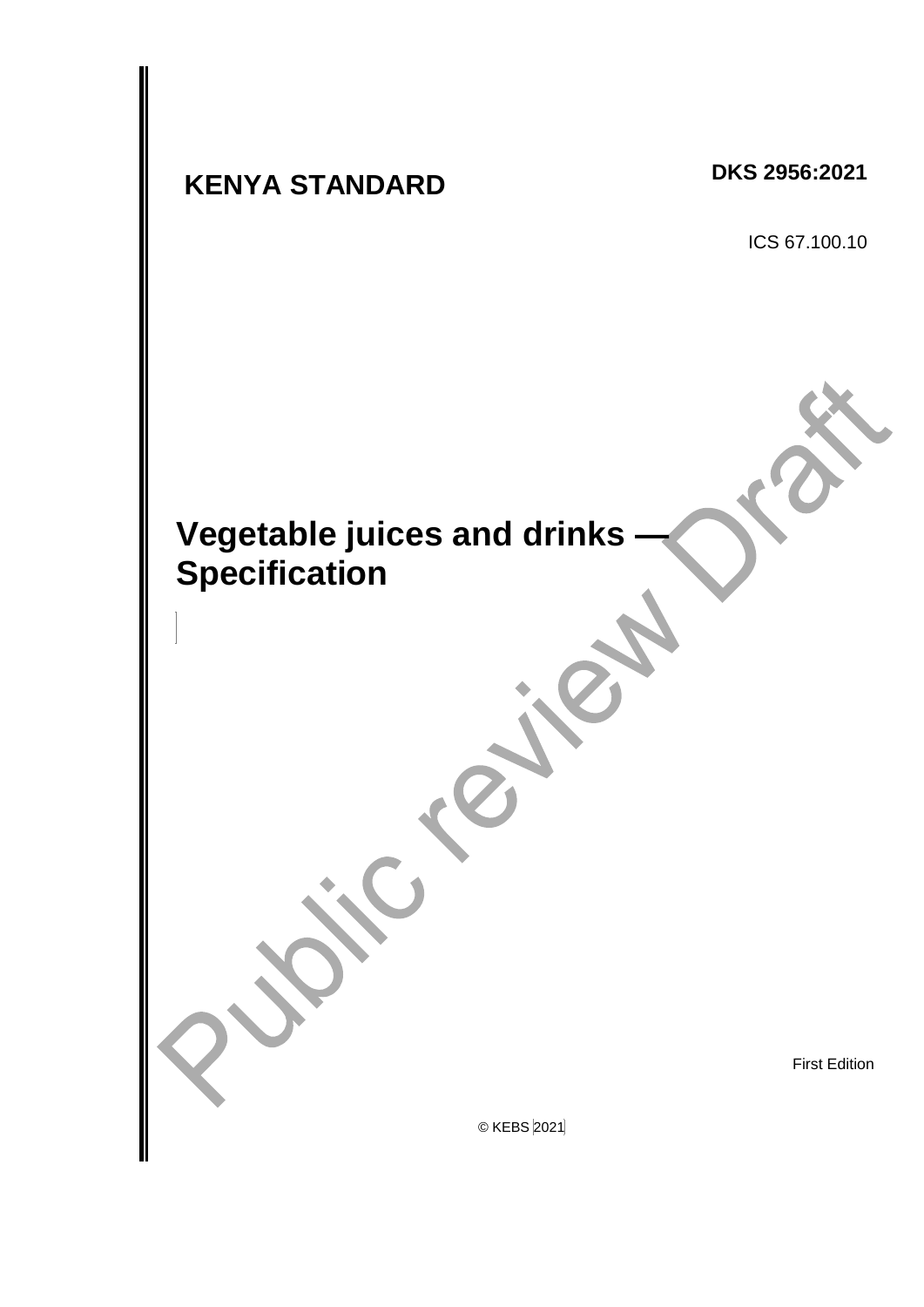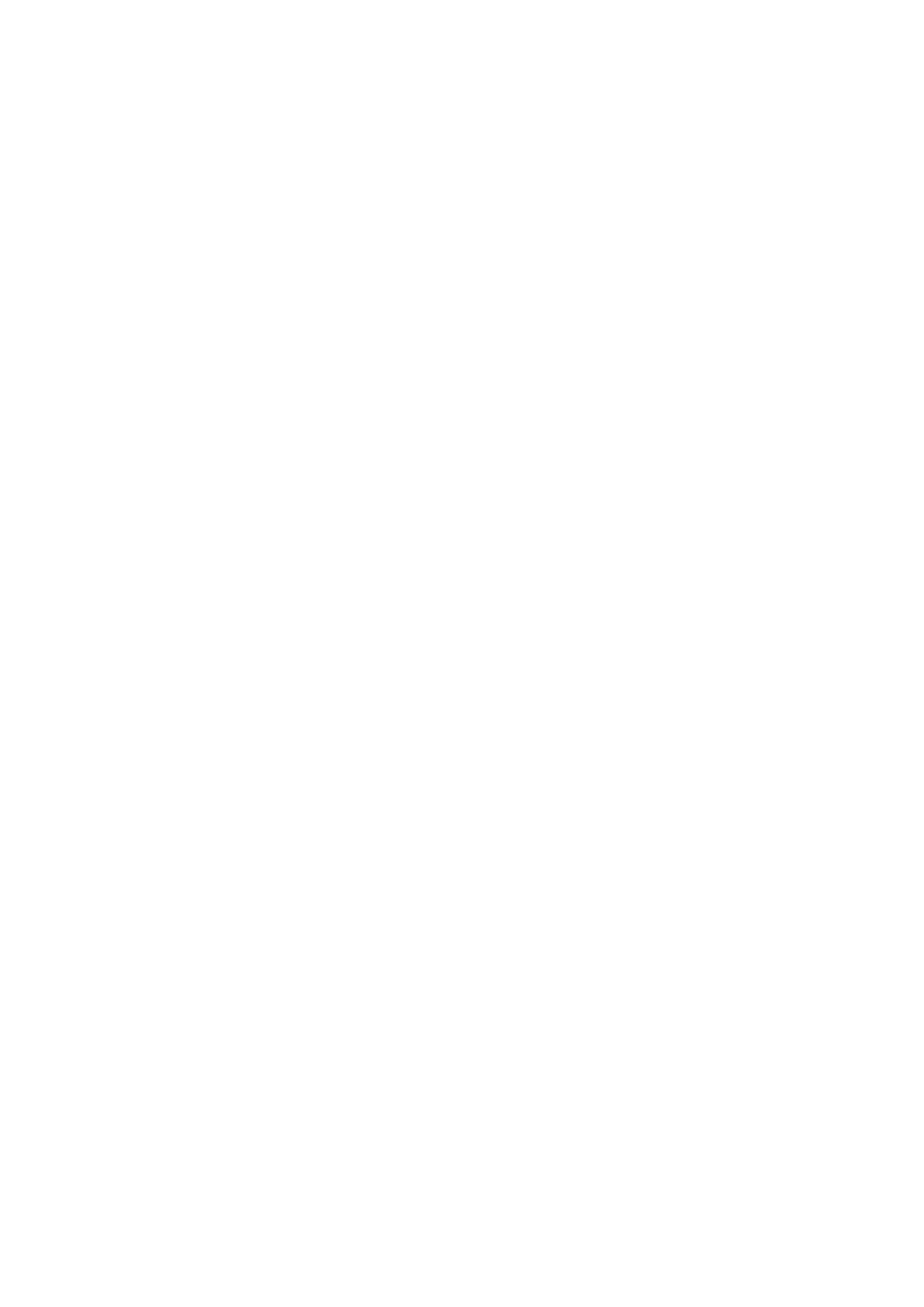# **DKS 2956: 2021**

# **TECHNICAL COMMITTEE REPRESENTATION**

The following organizations were represented on the Technical Committee:

Jomo Kenyatta University of Agriculture and Technology — Department of Food Science and Technology Kevian Kenya Ltd. Government Chemist's Department Premier Foods Ltd. Ministry of Agriculture, Livestock and Fisheries Kenya Plant Health Inspectorate Services National Public Health Laboratory services Njoro Canning Factory Coca-Cola East Africa Ltd. Del Monte Kenya Ltd. Kenya Bureau of Standards — Secretariat

# **REVISION OF KENYA STANDARDS**

In order to keep abreast of progress in industry, Kenya Standards shall be regularly reviewed. Suggestions for improvements to published standards, addressed to the Managing Director, Kenya Bureau of Standards, are welcome.

### *© Kenya Bureau of Standards, 2021*

*Copyright. Users are reminded that by virtue of Section 25 of the Copyright Act, Cap. 130 of 2001 of the Laws of Kenya, copyright subsists in all Kenya Standards and except as provided under Section 25 of this Act, no Kenya Standard produced by Kenya Bureau of Standards may be reproduced, stored in a retrieval system in any form or transmitted by any means without prior permission in writing from the Managing Director.*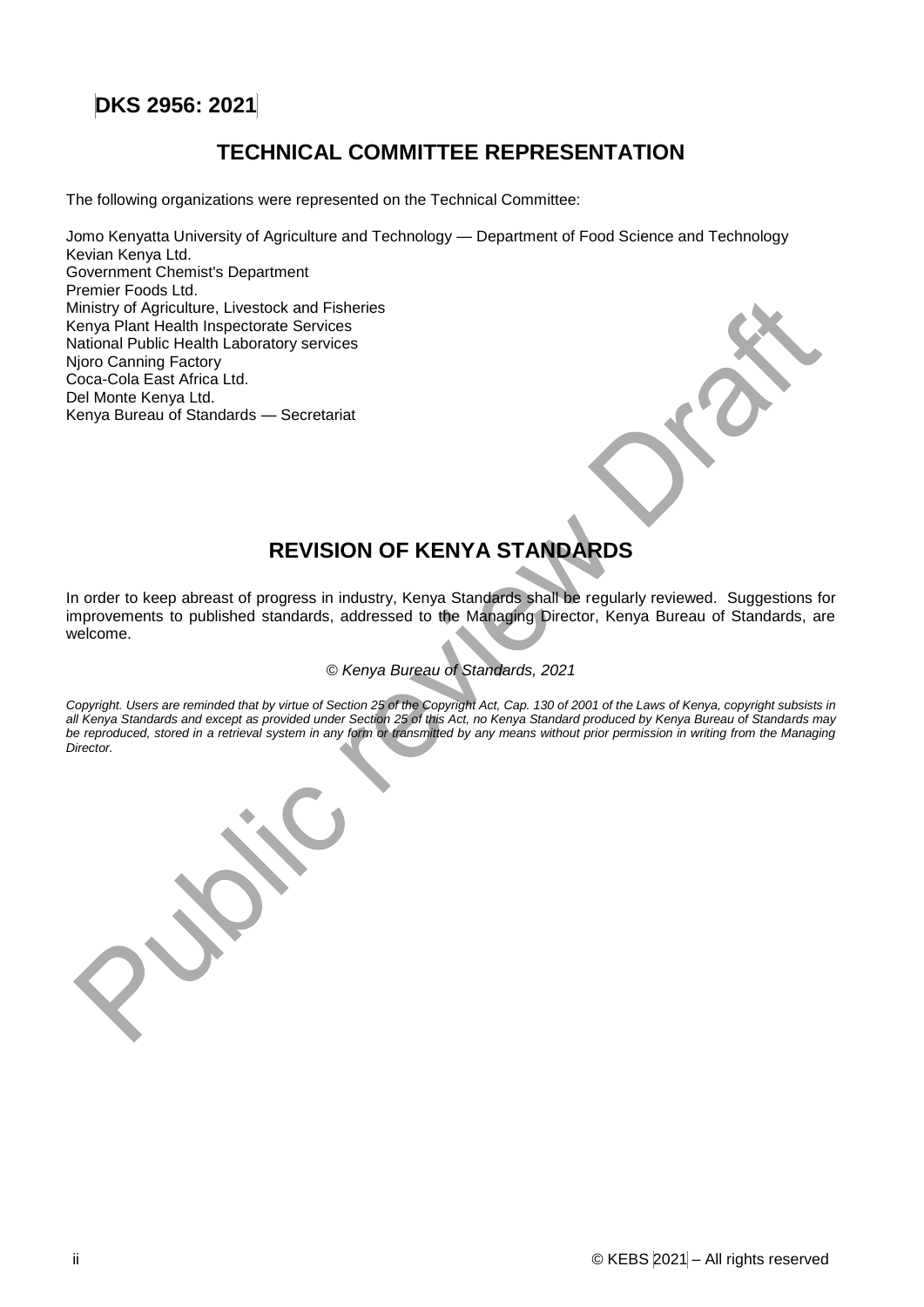# **KENYA STANDARD DKS 2956: 2021**

ICS 67.100.10

**First Edition**

# **Vegetable Juices and drinks — Specification**

Kenya Bureau of Standards, Popo Road, Off Mombasa Road, P.O. Box 54974 - 00200, Nairobi, Kenya



+254 020 6948000, + 254 722202137, + 254 734600471



info@kebs.org @KEBS\_ke



kenya bureau of standards (kebs)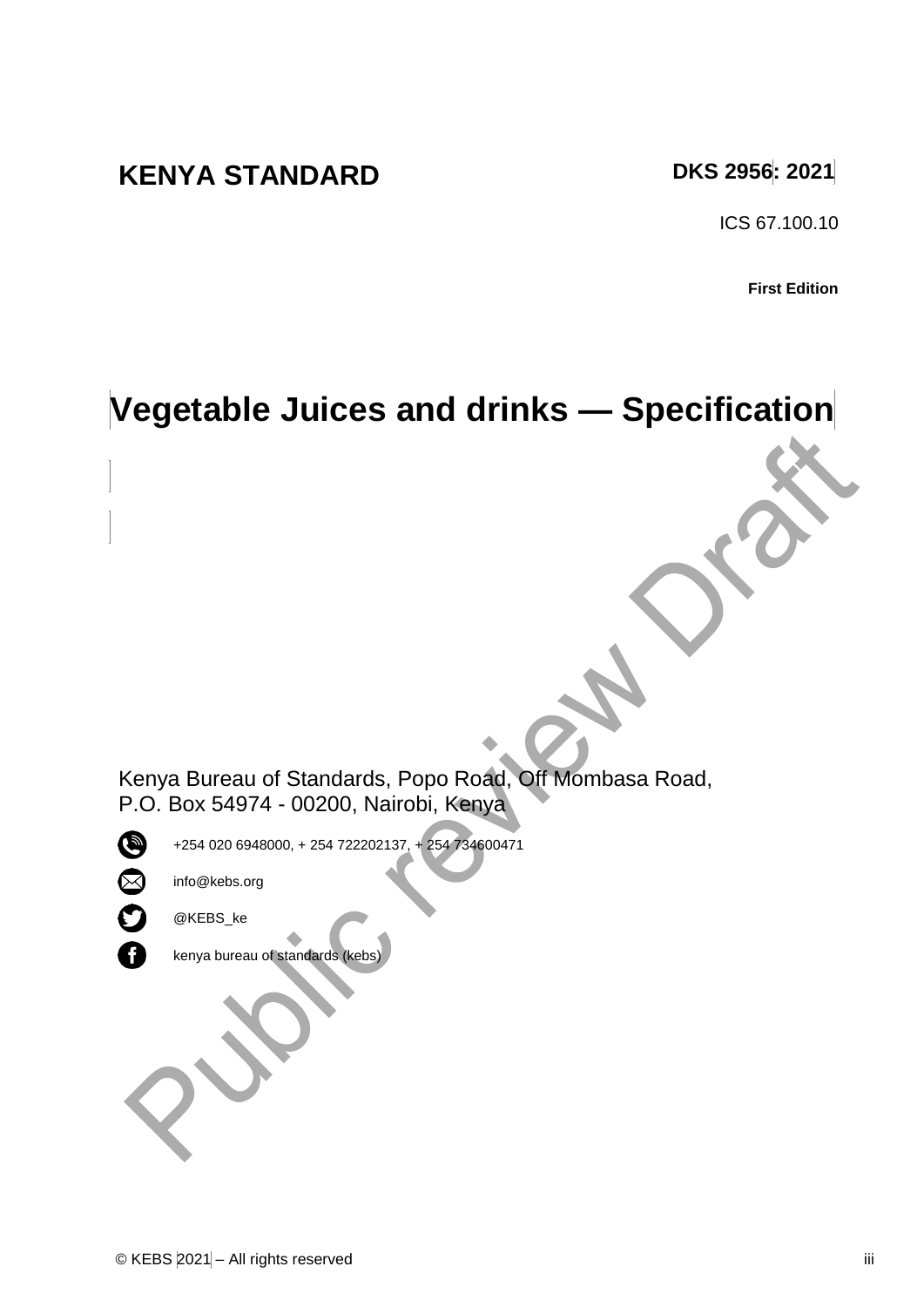# **DKS 2956: 2021**

# **Foreword**

This Kenya Standard was prepared by the processed fruits and vegetables Products Technical Committee under the guidance of the Standards Projects Committee, and it is in accordance with the procedures of the Kenya Bureau of Standards

This Kenya Standard specifies the safety and quality requirements for the Vegetable juices and drinks.

In the preparation of this standard the views of all the relevant stakeholders have been taken into consideration

During the preparation of this standard, reference was also made to the following document:

a) CODEX Alimentarius Commission, CODEX STAN 247-2005, General Standard for Fruit Juices and Nectars;

b) KS EAS 77; Fruit drinks – Specification

c) KS EAS 948; Fruit Juices and nectars

Acknowledgement is hereby made for the assistance derived from this source.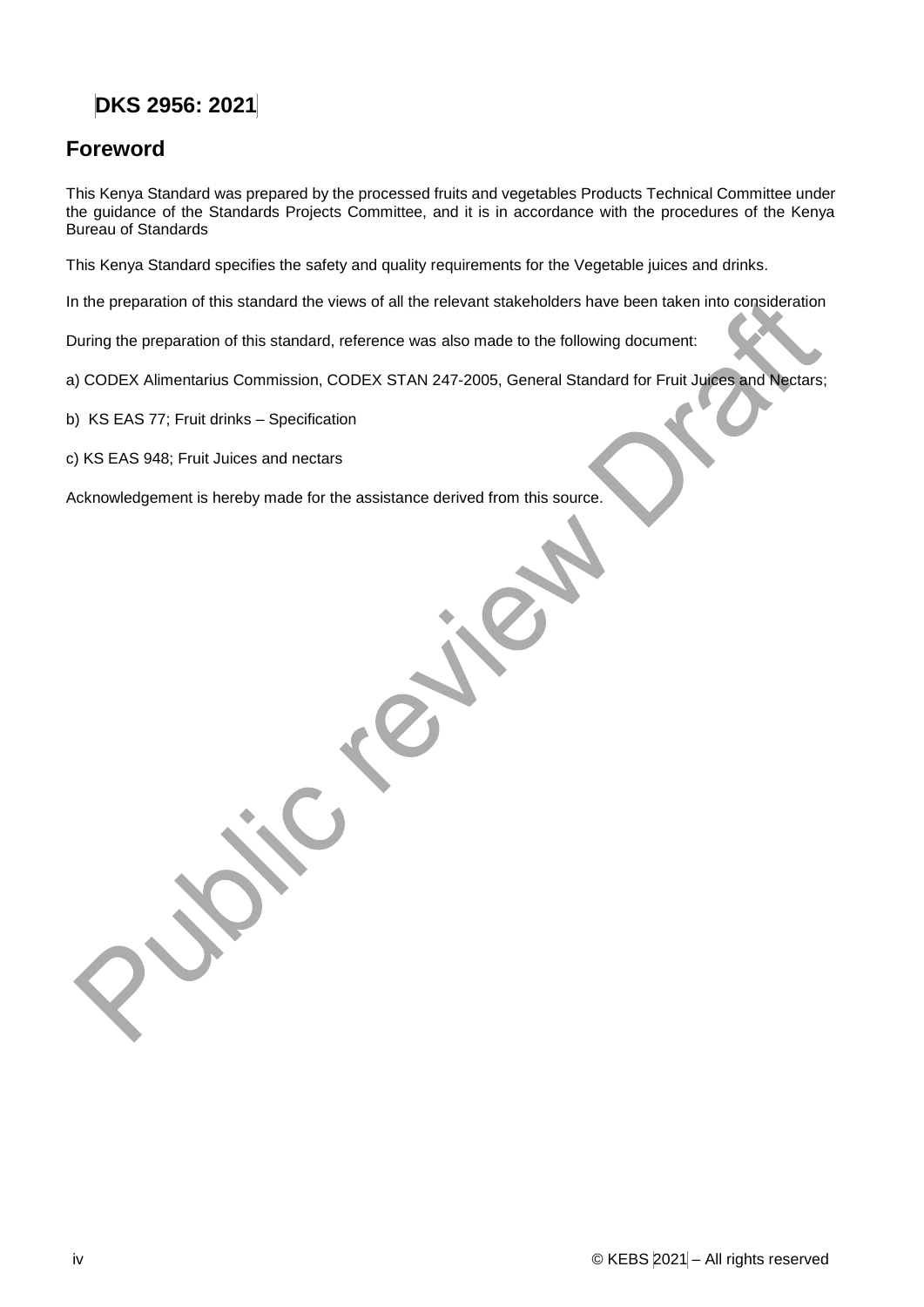# **Vegetable Juices and drinks — Specification**

# **1 Scope**

This Kenya Standard specifies requirements and methods of sampling and test for vegetable juices and drinks intended for direct human consumption or for further processing

# **2 Normative references**

The following documents are referred to in the text in such a way that some or all of their content constitutes requirements of this document. For dated references, only the edition cited applies. For undated references, the latest edition of the referenced document (including any amendments) applies.

EAS 38, *General standard for labeling of prepackaged foods*

EAS 39, *Code of practice for hygiene in the food and drink manufacturing industry* 

Codex stan 192, *General standard for food additives* 

EAS 153, *Drinking water ─ Specification* 

*KS EAS 12, Potable water specification that has been quoted in the standard.*

*KS EAS 36, Honey Specifications in the normative reference*

EAS 803, *Nutrition labelling — Requirements*

EAS 804, *Claims on food — Requirements*

EAS 805, *Use of nutrition and health claims — Requirements* 

ISO 874, *Fresh fruits and vegetables -- Sampling*

KS EAS, *Code of hygienic practice for dried fruits* 

*Codex Stan 193, General standard for contaminants and toxins in foods* ISO 4833 - 2, *Methods for the microbiological examination of foods ─ Part 2: General Guidance for the Enumeration of Micro-Organisms-Colony Count Technique at 30 °C*

ISO 21527-1, Microbiology of food and animal feeding stuffs -- Horizontal method for the enumeration of yeasts and moulds -- Part 1: Colony count technique in products with water activity greater than 0,95 ISO 7251. *Microbiology of food and animal feeding stuffs — Horizontal method for the detection and enumeration of presumptive Escherichia coli — Most probable number technique* 

ISO 763, *Fruits and vegetable products ─ Determination of ash insoluble in hydrochloric acid*

ISO 2448, *Fruit and vegetable products ─ Determination of ethanol content*

ISO 2172, *Fruit juice ─ Determination of solids content ─ Pyknometric method*

ISO 2173, *Fruit and vegetable products ─ Determination of soluble solids ─ Refractometric method* 

ISO 5522*, Fruits, vegetables and derived products – Determination of total sulphur dioxide content*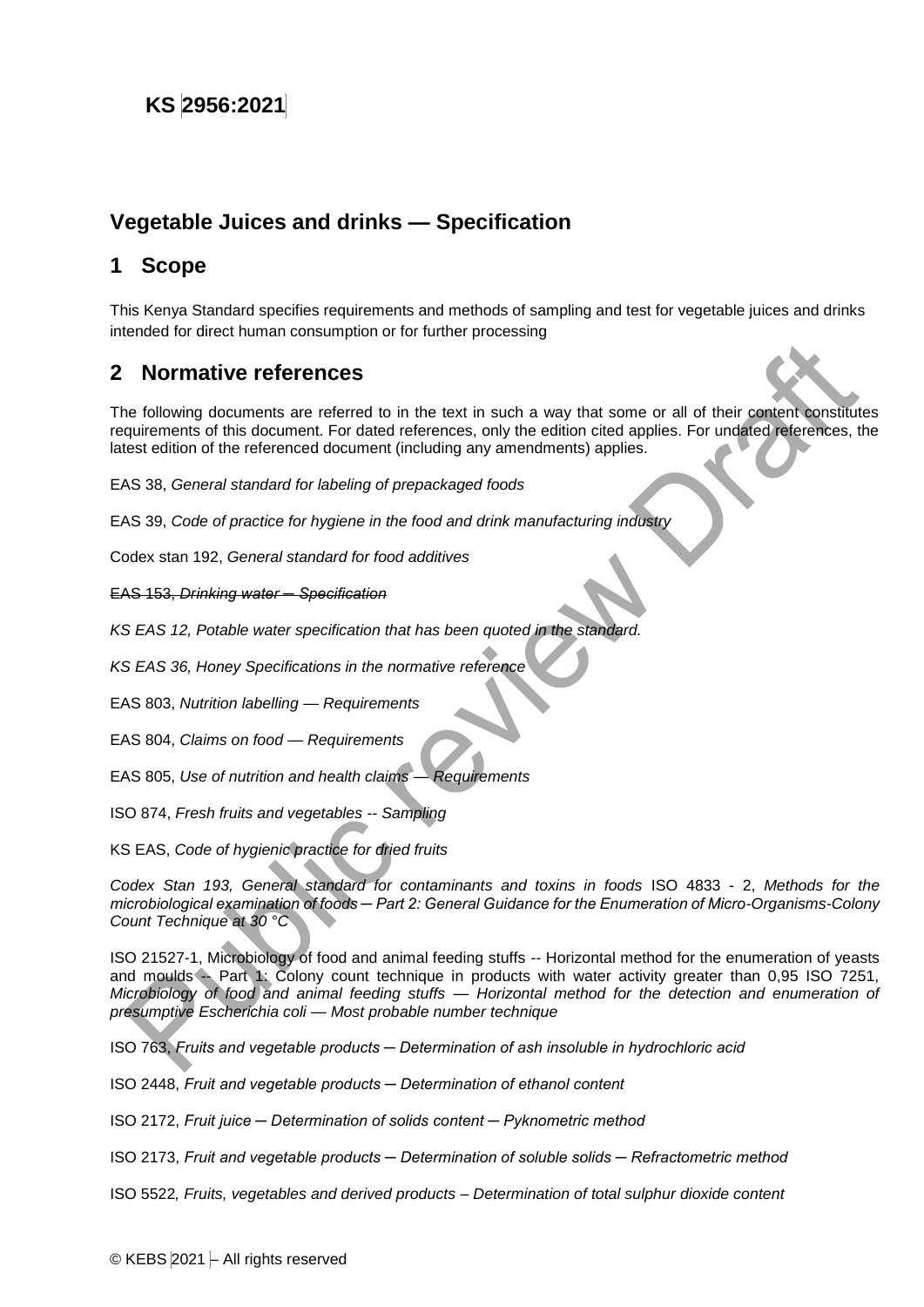ISO 5523, *Liquid fruit and vegetable products – Determination of sulphur dioxide content – (Routine method)*

ISO 6561-1, Fruits, vegetables and derived products — Determination of cadmium content — Part 1: Method using graphite furnace atomic absorption spectrometry

ISO 17240, Fruit and vegetable products — Determination of tin content — Method using flame atomic absorption spectrometric

ISO 6633 *Fruits, vegetables and derived products -- Determination of lead content -- Flameless atomic absorption spectrometric method*

KS ISO 4833-1, *Microbiology of the food chain — Horizontal method for the enumeration of microorganisms Part 1: Colony count at 30 degrees C by the pour plate technique*

KS ISO 6579-1, *Microbiology of the food chain — Horizontal method for the detection, enumeration and serotyping of Salmonella — Part 1: Detection of Salmonella spp*

# **3 Terms and definitions**

For the purposes of this document, the following terms and definitions apply.

#### **3.1**

#### **Aseptic packing**

Product, which has first been rendered commercially sterile, is packaged, under aseptic conditions, in a sterile container, which is then hermetically sealed

#### **3.2**

#### **Authenticity**

Maintenance in the product of the essential physical, chemical, organoleptical and nutritional characteristics of the fruit or vegetable from which the product is made

#### **3.3**

#### **Brix**

Soluble solids content of the juice

**3.4** 

### **Commercially sterile**

Product has been subjected to a thermal or other physical process, which prevents the survival of viable microorganisms

#### **3.5**

#### **Food grade material**

Material that will safeguard the hygienic, safety, nutritional, technological, and organoleptic qualities of the product.

#### **3.6**

#### **One gas (carbonation) volume**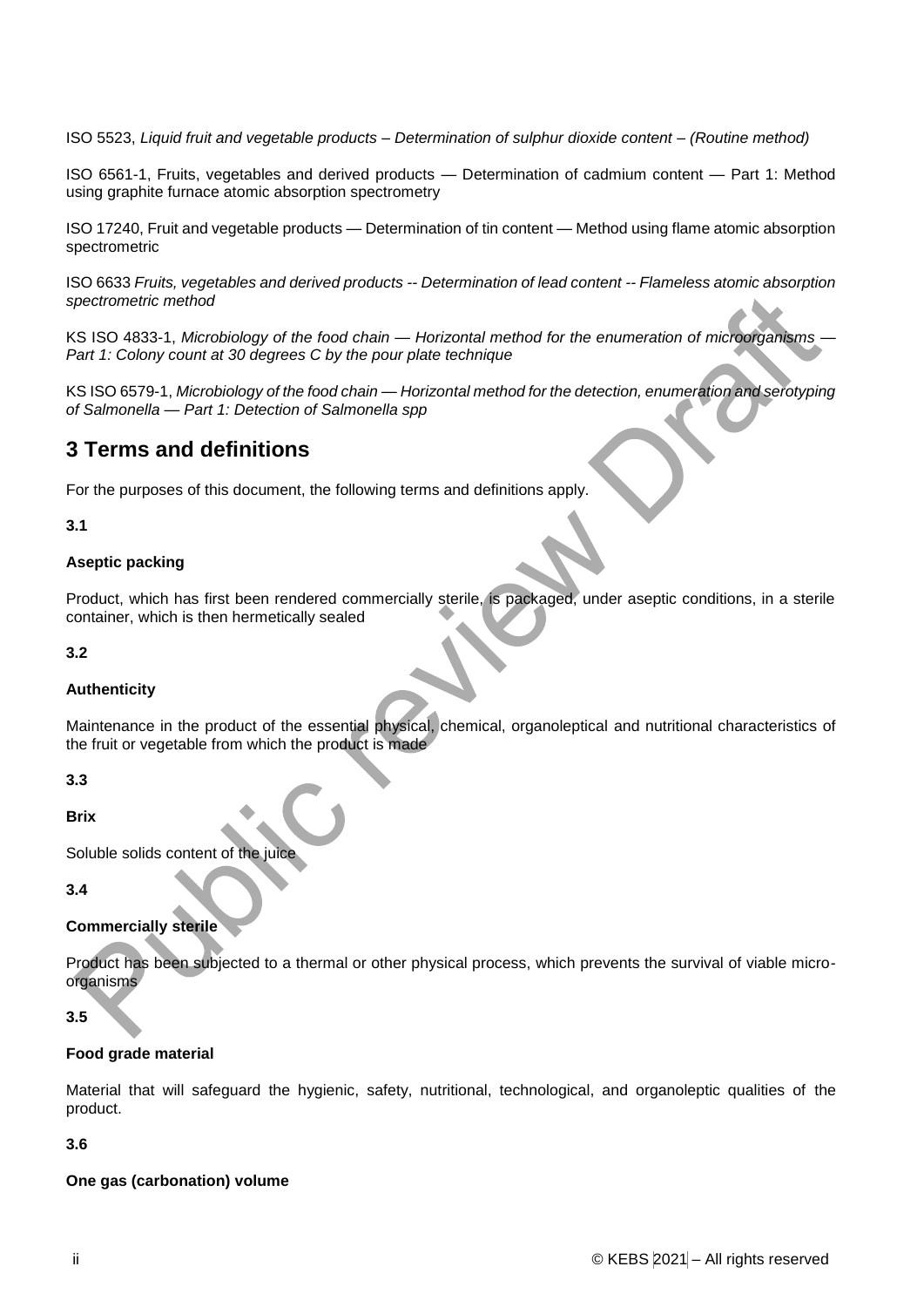Amount of carbon dioxide the water volume absorbs at the standard atmospheric pressure at 15.6 *°*C

#### **3.7**

#### **Carbonation**

Process of addition of carbon dioxide to Vegetable juices or drinks to achieve the characteristics of the product at the specified temperature and pressure

Process of addition of carbon dioxide to fruit drinks……… The standard is for vegetable juices and drinks Rephrase to read: process of addition of carbon dioxide to vegetable juices/ drinks………

#### **3.8**

#### **Preserved by physical means**

Product treated in one of the following ways:

a) Canned;

- b) Subjected to aseptic packing;
- c) Blanched and frozen;
- d) Pasteurized and refrigerated; or
- e) Dehydrated

#### **3.9**

#### **Reconstituted (from concentrate)**

Product prepared by adding potable water and other permitted ingredients to a concentrated vegetable juice

**3.10**

#### **Single vegetable juice/drink**

Juice or drink obtained from one kind of vegetable

Juice obtained from one kind of vegetable – The scope of the standard covers drinks too. Rephrase to read: Juice or drink obtained from one kind of vegetable

### **4 Description**

## **4.1 Product description**

#### **4.1.1 Vegetable juice**

Vegetable juice is the unfermented liquid obtained from the edible parts of sound, appropriately mature and fresh vegetable or of vegetable maintained in sound condition by suitable means.

Replace the words fruit with vegetable

4.1.1.1 Juices shall be processed without pips, seeds and peel.

4.1.1.2 Some parts or components of pips, seeds and peel, which cannot be removed by Good Manufacturing Practices (GMP), shall be acceptable.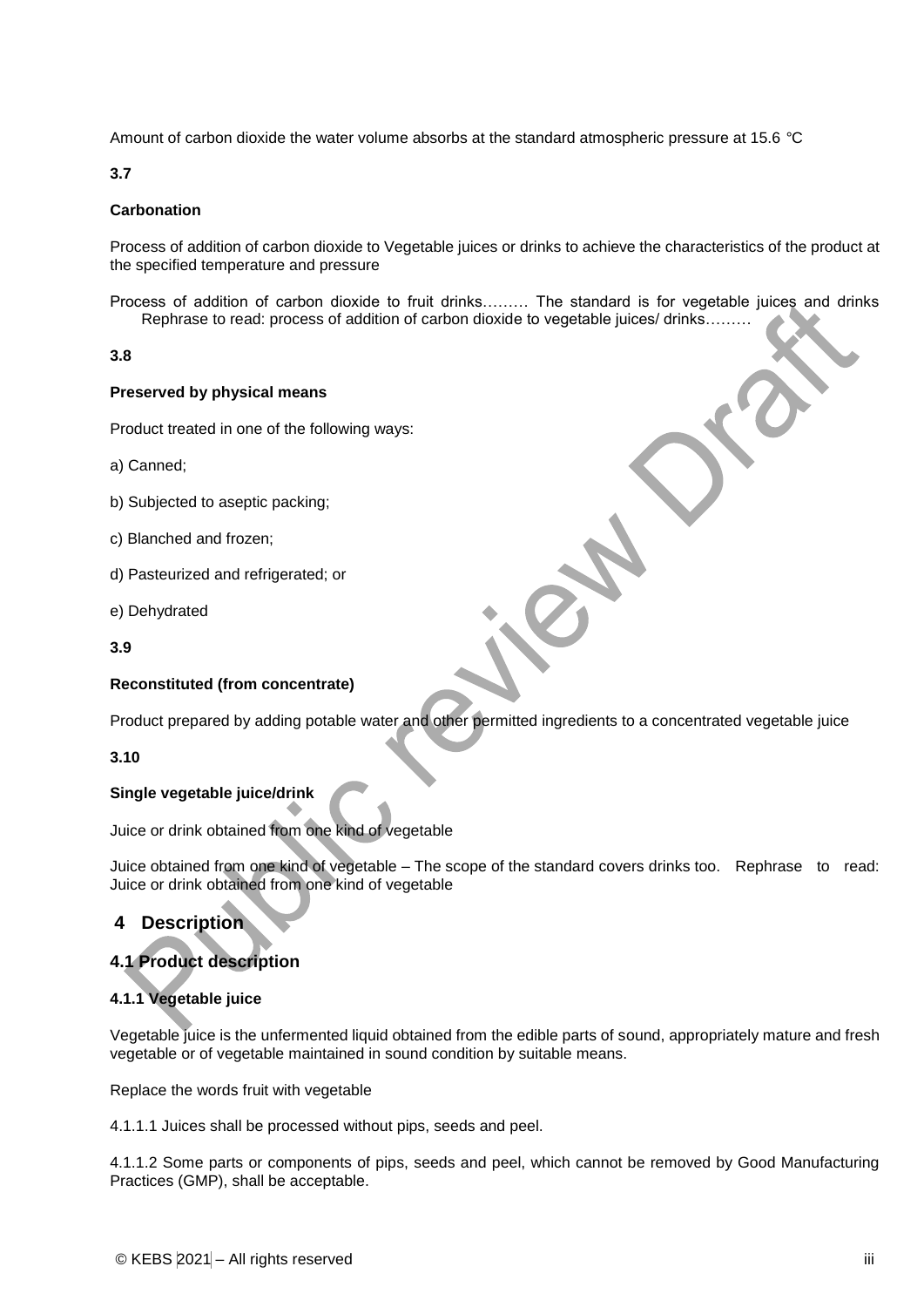4.1.1.3 Juice shall be prepared using processes which maintain the essential physical, chemical, organoleptic and nutritional characteristics of the juice of the fruit or vegetable from which it is derived.

4.1.1.4 Juice may be cloudy or clear and may have restored aromatic substances and volatile flavour components.

4.1.1.5 Where juice contains restored aromatic substances and volatile flavour components, these shall be obtained by suitable physical means and shall be recovered from the same kind of fruit or vegetable.

**NOTE 1** Pulp and cells obtained by suitable physical means, from the same kind of fruit or vegetable, may be added.

**NOTE 2** for citrus fruits, pulp or cells are the juice sacs obtained from the endocarp

4.1.1.6 Juice shall be obtained as follows:

a) Juice directly expressed by mechanical extraction processes; and

a) b) Juice from concentrate by the process of reconstituting concentrated Vegetable juice (4.2.2) with potable water that meets the requirements of EAS 12.

#### **4.1.2 Vegetable drink (ready to drink)**

It is a manufactured beverage intended for direct human consumption which contains vegetable juice, vegetable pulp or other edible parts of the vegetables. It may be made from a single or a mixture of two or more vegetables. It may be sweetened with nutritive or/ and non-nutritive (intense) sweeteners with or without added carbon dioxide and other permitted food additives. These beverages may be clear, cloudy, or may contain particulate matter (for example, fruit pieces, crushed pips, seeds and/or peel of the fruit).

#### **4.1.3 Vegetable and fruit juice/drink blend**

Liquid food obtained from either vegetable juice pulp or purées from different kinds of vegetable species, blended with fruit juice or drink

#### **4.1.4 Concentrated vegetable juice**

4.1.4.1 Product that complies with the definition of vegetable juice, except that water has been physically removed in an amount sufficient to increase the Brix level to a value at least 50 % greater than the Brix value for reconstituted juice from the same vegetable.

4.1.4.2 In the production of juice that is to be concentrated, suitable processes shall be used and may be combined with simultaneous diffusion of the pulp cells or pulp by water, provided that the water extracted soluble solids are added in-line to the primary juice, before the concentration procedure.

4.1.4.3 Juice concentrates may have restored aromatic substances and volatile flavour components.

4.1.4.4 Where juice concentrates contain restored aromatic substances and volatile flavour components, these shall be obtained by suitable physical means and shall be recovered from the same kind of fruit or vegetable.

NOTE Pulp and cells obtained from the same kind of fruit or vegetable may be added.

#### **4.1.5 Water-extracted vegetable juice**

4.1.5.1 Water-extracted vegetable juices may be concentrated and reconstituted.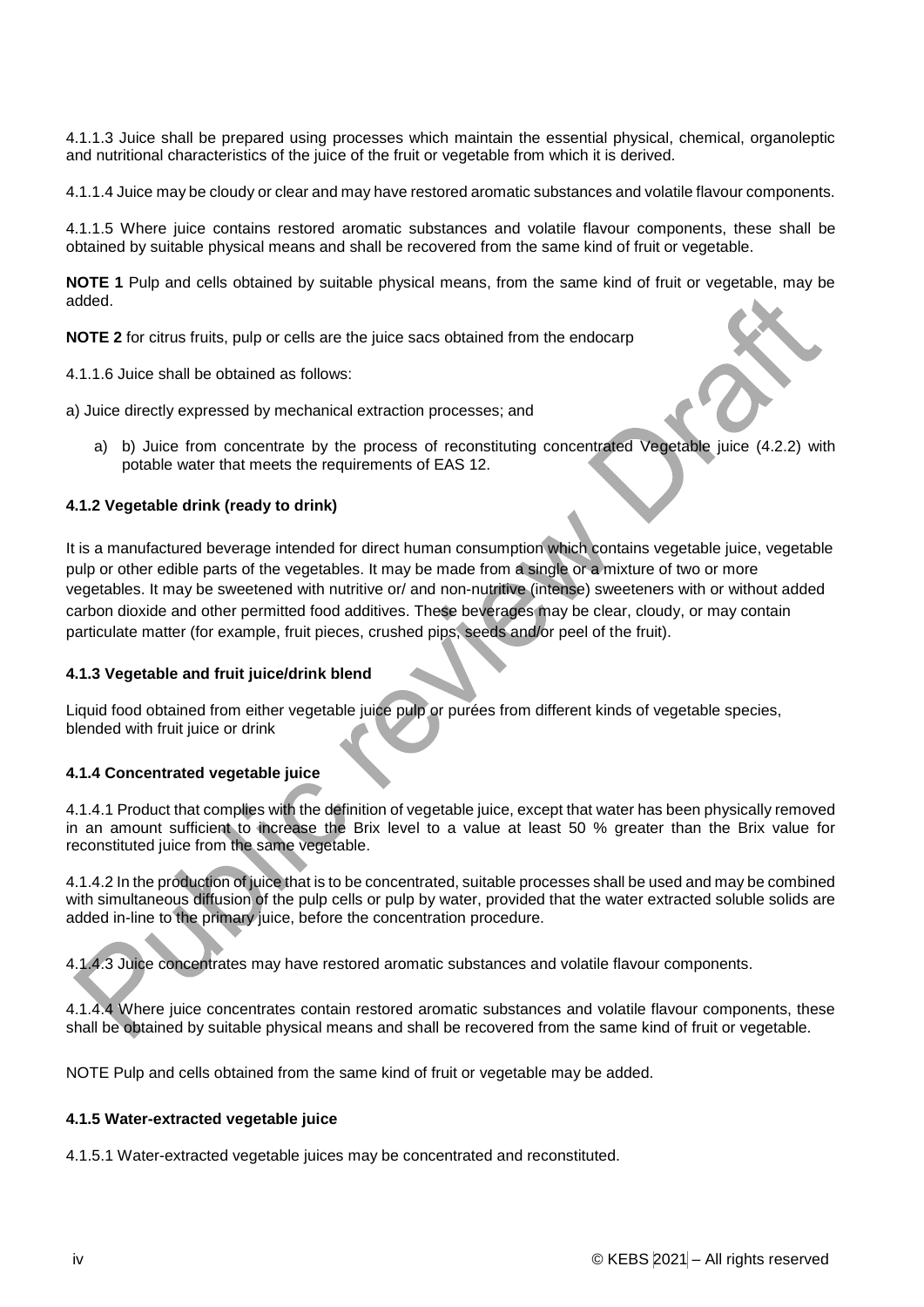4.1.5.2 The solids content of the finished product shall meet the minimum Brix level for reconstituted vegetable juice specified in the Table 1.

#### **4.1.6 Vegetable purée for use in the manufacture of vegetable juices**

4.1.6.1 Vegetables used in the manufacture of purées shall be sound, appropriately mature, and fresh or preserved by physical means or by treatments applied in accordance with the applicable provisions of the CODEX Alimentarius Commission.

4.1.6.2 Vegetable purée may have restored aromatic substances and volatile flavour components.

4.1.6.3 Where vegetable purées contain restored aromatic substances and volatile flavour components, these shall be obtained by suitable physical means recovered from the same kind of vegetable pulp and cells.

#### **4.1.7 Vegetable Pulp**

Edible portions of the vegetable, mashed, or cut into pieces, but not reduced to a puree'

#### **4.1.8 Blended or mixed vegetable juice or drink**

Blended or mixed vegetable juice and drink is the product obtained by adding water with or without the addition of sugars, syrups and/or honey, and/or sweeteners, obtained from two or more different kinds of fruits. The blend can be obtained from the following;

- i. vegetable juice or drink
- ii. Vegetable juice or drink fruit blend
- iii. Concentrated vegetable juice
- iv. Water extracted vegetable juice,
- v. vegetable puree,
- vi. Concentrated vegetable puree.
- vii. Fruit pulp

#### **4.1.9 Fresh vegetable Juices**

Fresh vegetable juice is the unfermented but fermentable liquid obtained from the edible part of sound, appropriately mature, ripe and fresh vegetable, freshly squeezed or extracted and packaged as appropriate and which;

- a) Contains no additives
- b) Has not been subjected to any preserving process other than chilling
- c) Clean and free from exogenous foreign matter
- d) Is practically free from endogenous foreign matter like seeds and bits of peel
- e) Is intended to be sold for consumption within two hours of extraction or six hours with refrigeration

NOTE 1 Introduction of aromas and flavours are allowed to restore the level of aromatic substances and volatile flavour components in accordance with good manufacturing practices (GMP).

NOTE 2 for citrus fruits, pulp or cells are the juice sacs obtained from the endocarp.

#### **4.2 Species description**

The species indicated as the botanical name in the Annex A shall be used in the preparation of vegetable juices and drinks bearing the product name for the applicable vegetable.

For Vegetable species not included in the Annex A, the correct botanical or common name shall apply.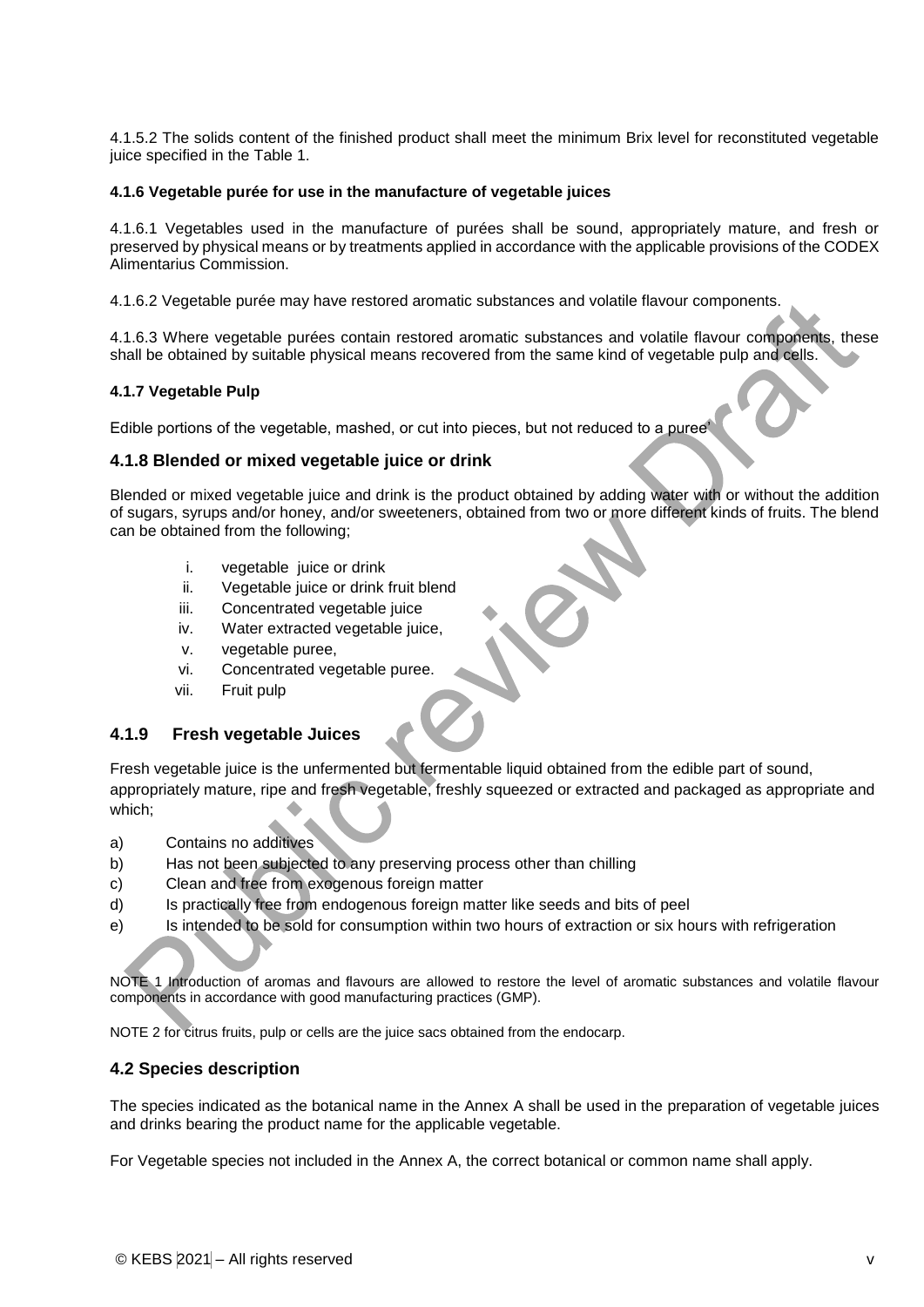# **5 Requirements**

### **5.1 General**

5.1.1 Vegetables intended for use or processing of the product shall comply with relevant Kenya standards for fresh vegetables. The vegetable juices and drinks shall have the characteristic colour, aroma and flavour of juice from the same kind of vegetable and fruit from which it is made.

5.2 Composition and quality

5.2.1 Composition

5.2.1.1 Basic ingredients



5.2.1.1.1 The Brix level of directly expressed vegetable juices shall be the Brix as expressed from the vegetable, and the soluble solids content of the single strength juice shall not be modified, except by blending with the juice of the same kind of vegetable.

5.2.1.1.2 Reconstitution of concentrated vegetable juice shall be in accordance with the minimum Brix level in table 1, excluding the solids of any added optional ingredients and additives.

5.2.1.1.3 Where no Brix level is specified in table 1, or in the case of vegetables, minimum Brix shall be calculated on the basis of the soluble solids content of the single strength juice.

5.2.1.1.4 Potable water shall be used in the reconstitution of vegetables juices and drinks

5.2.1.2 Other permitted ingredients

5.2.1.2.1 Sugars (Sucrose, glucose (dextrose anhydrous) or fructose) and / or non – nutritive sweeteners with less than 2% moisture may be added only to products intended for sale to the consumer or for catering purposes. Honey may also be added.

The quality of honey used shall comply with KS EAS 36.

Both sugars and acidifying agents shall not be added to the same vegetable juice or drink

5.2.1.2.2 Syrups, liquid sucrose, invert sugar solution, invert sugar syrup, fructose syrup, liquid cane sugar, isoglucose and high fructose syrup are allowed only in vegetable juice from concentrate, concentrated vegetable juices and concentrated vegetable purée

NOTE 1 5.2.1.2.1 and 5.2.1.2.2 are applicable only to products intended for sale to the consumer or for catering purposes.

NOTE 2 the addition of both sugars defined in 5.2.1.2.1 and 5.2.1.2.2 and acidifying agents as listed in the

General Standard for Food Additives (GSFA) to the same vegetable juice is prohibited.

5.2.1.2.6 Salt, spices and aromatic herbs and their natural extracts may be added to tomato and vegetable juices.

5.2.1.2.7 For the purposes of product fortification, when permitted by national legislation, essential nutrients such as vitamins and minerals may be added to products described in 4.1. Such additions shall comply with the most recent versions of relevant CODEX Alimentarius Commission standards.

**NOTE** Any optional ingredients added are subject to ingredient labelling requirements (see Clause 12).

5.2.1.2.8 Non-nutritive sweeteners approved for use in the most recent version of the CODEX General Standard for Food Additives (GSFA) may be used in vegetable drinks, as specified in the GSFA.

#### **5.2.2 Quality criteria**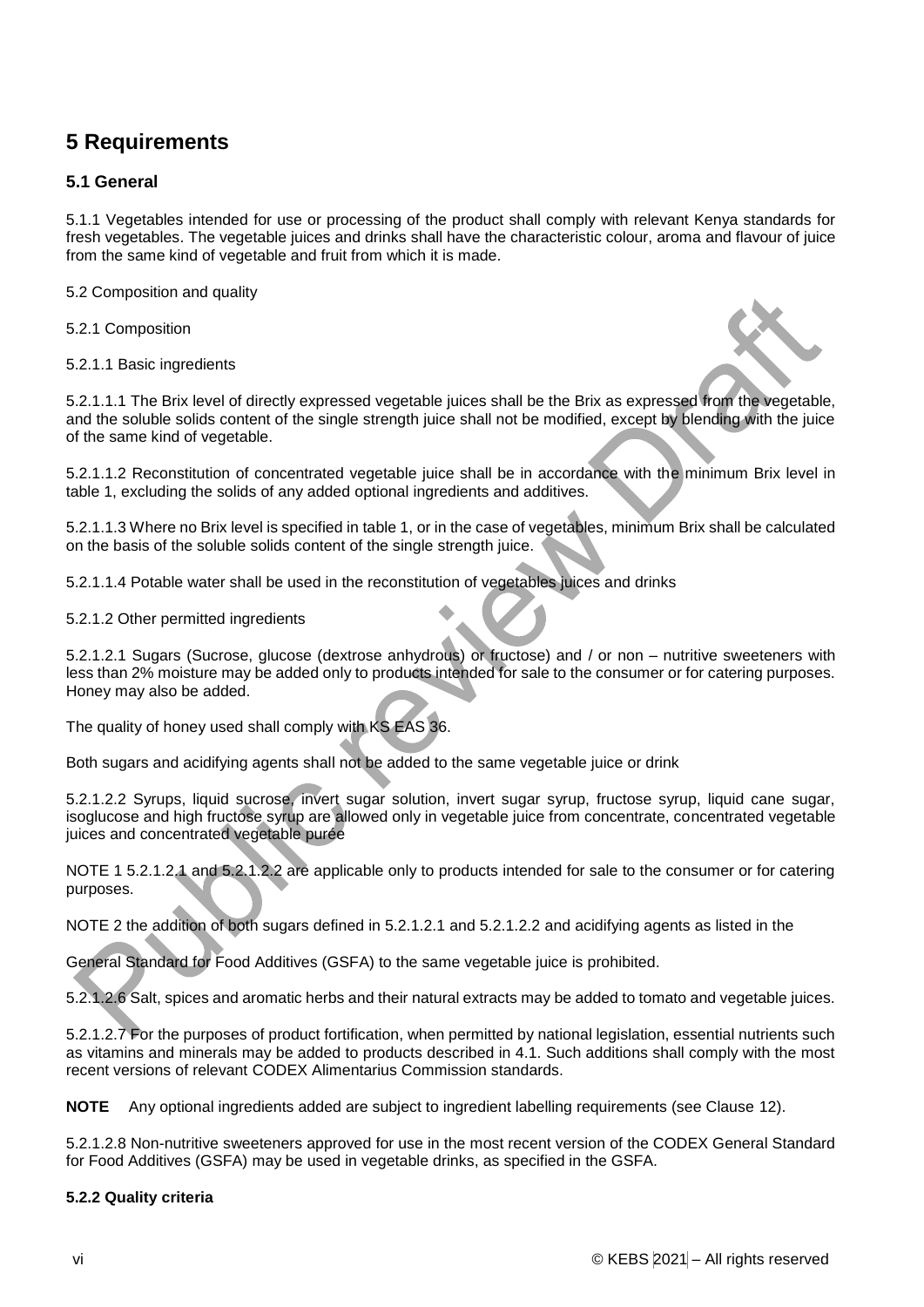5.2.2.1 Vegetable juices and drinks shall have the characteristic colour, aroma and flavour of juice from the same kind of vegetable from which it is made.

5.2.2.2 The vegetable shall retain no more water from washing, steaming or other preparatory operations than technologically unavoidable.

#### **5.3 Verification of composition, quality and authenticity**

Vegetable juices and drinks shall be subject to testing for authenticity, composition, and quality where applicable and where required. The analytical methods used should be as specified in table 1.

### **5.2 Specific requirement**

The vegetable juices and drinks shall conform to the requirements in Table 1.

#### **Table 1 — Requirements for Vegetable juices and drinks**

| <b>Characteristic</b>                                                                                             | <b>Requirement</b>              | Method of test  |  |
|-------------------------------------------------------------------------------------------------------------------|---------------------------------|-----------------|--|
| Ethanol content, %, max.                                                                                          | 0.3                             | ISO 2448        |  |
| Acid insoluble ash, %, max.                                                                                       | 0.02                            | <b>ISO 763</b>  |  |
| Min (%) of fruit juice/fruit puree in<br>the final product;<br>vegetable juice drink(RTD)<br>Vegetable Juice      | 10<br>Not less than 25          | <b>GMP</b>      |  |
| pH:<br>Vegetable drink (Min)<br>Vegetable Juice (Max)                                                             | 2.5<br>4.5.                     | <b>PH</b> Meter |  |
| Total soluble solids ( <sup>0</sup> Brix), min (%)                                                                | 10.                             | <b>ISO 2173</b> |  |
| $CO2$ content (if added)                                                                                          | Not less than one gas<br>volume | Annex B         |  |
| Note 1; those vegetable juices with less than 10 % brix, shall be characteristic of the<br>natural vegetable brix |                                 |                 |  |

# **6 Food additives**

 $\triangle$ 

6.1 Food additives listed in the CXS 192; General Standard for Food Additives (GSFA) in Vegetable juices may be used in foods subject to this Standard. GSFA approved food additives may be used in related products not listed above.

# **7 Processing aids**

7.1 Processing aids listed in Table 2 may be used in the production of foods subject to this standard.

7.2 Processing aids shall be used as specified in Table 2 and or as limited by GMP

Table 2

#### **Table 2 ─ Maximum level of use of approved food processing aids in line with good manufacturing practices**

| unction           | Substance                          |
|-------------------|------------------------------------|
| Antifoaming Agent | Polydimethylsiloxane <sup>a)</sup> |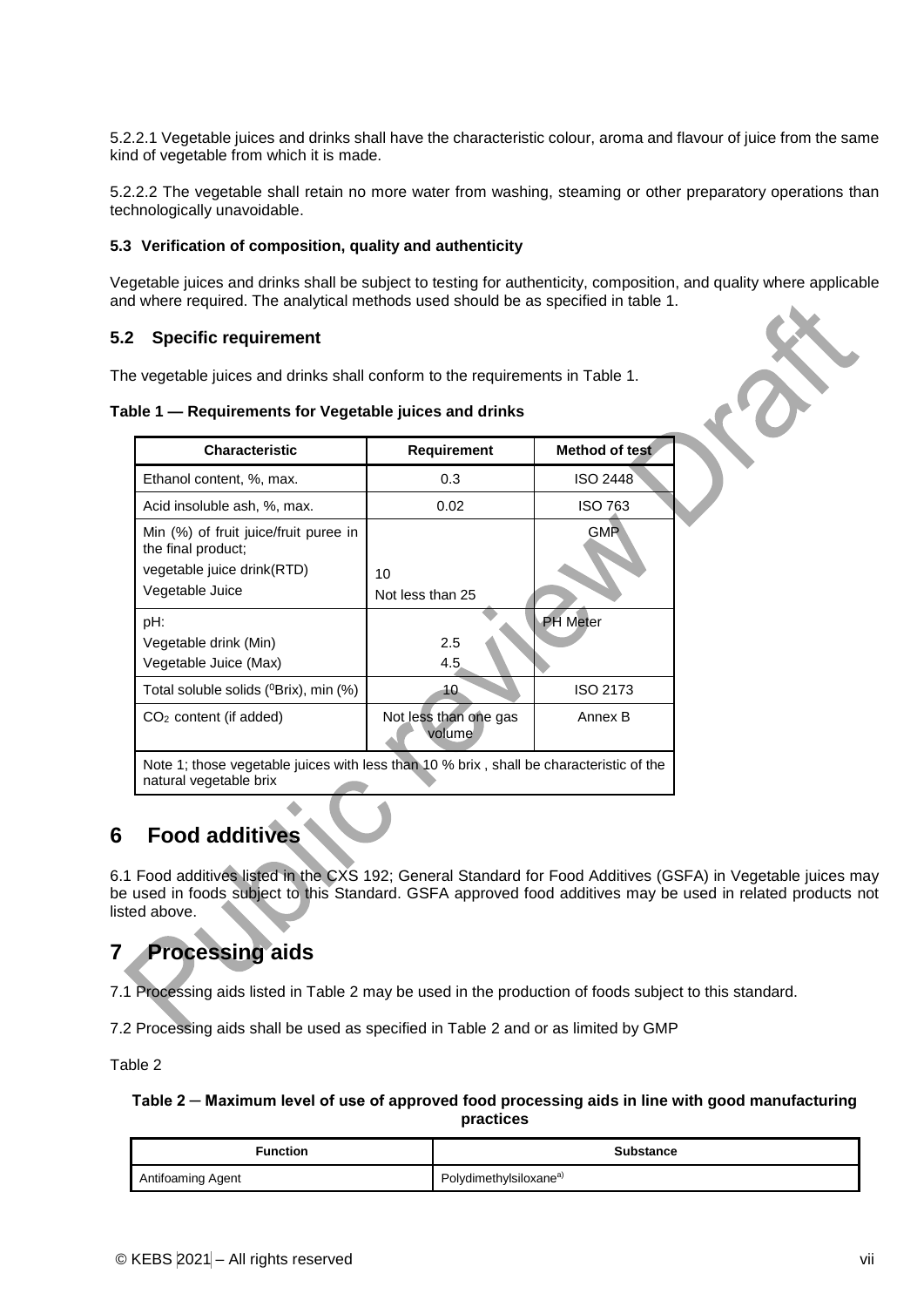|                                                                                                            | Adsorbent clays (bleaching, natural or activated earths)                                                                        |
|------------------------------------------------------------------------------------------------------------|---------------------------------------------------------------------------------------------------------------------------------|
|                                                                                                            | Adsorbent resins                                                                                                                |
|                                                                                                            | Activated carbon (only from plants)                                                                                             |
|                                                                                                            | <b>Bentonite</b>                                                                                                                |
|                                                                                                            | Calcium hydroxideb)                                                                                                             |
| <b>Clarifying Agents</b>                                                                                   | Cellulose                                                                                                                       |
|                                                                                                            | Chitosan                                                                                                                        |
|                                                                                                            | Colloidal silica                                                                                                                |
|                                                                                                            | Diatomaceous earth                                                                                                              |
|                                                                                                            | Gelatin (from skin collagen)                                                                                                    |
|                                                                                                            | Ion exchange resins (cation and anion)                                                                                          |
| <b>Filtration Aids</b>                                                                                     | Isinglass <sup>c)</sup>                                                                                                         |
|                                                                                                            | Kaolin                                                                                                                          |
|                                                                                                            | Perlite                                                                                                                         |
|                                                                                                            | Polyvinylpolypyrrolidone                                                                                                        |
|                                                                                                            | Potassium casseinate                                                                                                            |
|                                                                                                            | b)<br>Potassium tartrate                                                                                                        |
| <b>Flocculating Agents</b>                                                                                 | b)<br>Precipitated calcium carbonate                                                                                            |
|                                                                                                            | Rice hulls                                                                                                                      |
|                                                                                                            | Silicasol                                                                                                                       |
|                                                                                                            | Sodium caseinate                                                                                                                |
|                                                                                                            | $b)$ , d)<br>Sulphur dioxide                                                                                                    |
|                                                                                                            | Tannin                                                                                                                          |
|                                                                                                            | Pectinases (for breakdown of pectin),                                                                                           |
| Enzyme preparations <sup>e</sup>                                                                           | Proteinases (for breakdown of proteins),                                                                                        |
|                                                                                                            | Amylases (for breakdown of starch) and                                                                                          |
|                                                                                                            | Cellulases (limited use to facilitate disruption of cell walls).                                                                |
| Packing gas <sup>f</sup>                                                                                   | Nitrogen                                                                                                                        |
|                                                                                                            | Carbon dioxide                                                                                                                  |
| a)<br>10 mg/L is the maximum residue limit of the compound allowed in the final product.                   |                                                                                                                                 |
| b)<br>Only in grape juice                                                                                  |                                                                                                                                 |
| c)<br>aids into finished product, they are subject to ingredient declaration in accordance with KS EAS 38. | Use of these processing aids should take into account their allergenic potential. If there is any carryover of these processing |
| d)                                                                                                         | 10 mg/L maximum limit (as residual SO <sub>2</sub> ) when determined in accordance with ISO 5522 and ISO 5523                   |
| e)<br>not substantially affect the cellulose content of the processed vegetable.                           | Enzyme preparations may be used as processing aids provided these preparations do not result in a total liquefaction and do     |
| f)                                                                                                         |                                                                                                                                 |
| May also be used for example, for preservation                                                             |                                                                                                                                 |

# **8 Contaminants**

### **8.1 Pesticide residues**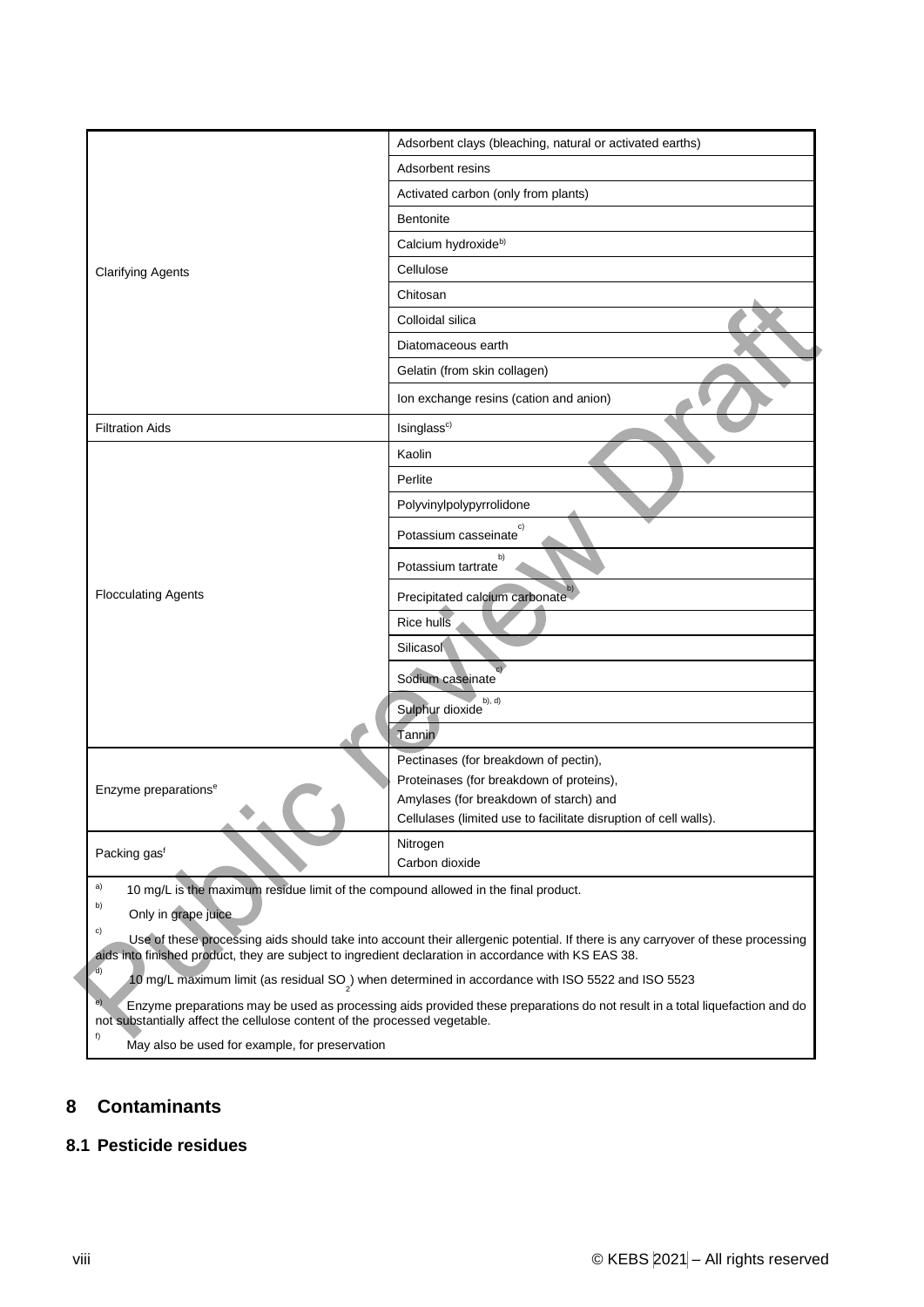The products covered by the provisions of this Standard shall comply with maximum residue limits (MRLs) for pesticides as established by the CODEX Alimentarius Commission for these products, where no National Regulation exists.

### **8.2 Heavy metal contaminants**

The products covered by the provisions of this standard shall conform to those maximum limits for Heavy metals contaminants established by the Codex Alimentarius Commission for these products in Table 5.

| S/N   | Contaminant  | <b>Maximum</b><br>level<br>(mg/kg) | <b>Test method</b> |  |
|-------|--------------|------------------------------------|--------------------|--|
| ii)   | Lead (Pb)    | $0.3$ mg/kg                        | <b>KS ISO 9526</b> |  |
| vi)   | Tin (Sn)     | $150$ mg/kg                        | <b>KS ISO 2447</b> |  |
| viii) | Cadmium (cd) | $0.2$ mg/kg                        | KS ISO 6561-1      |  |

**Table 5 — Maximum limits for heavy metal contaminants for vegetable juices and drinks**

### **8.3 Other contaminants**

The products covered by the provisions of this Standard shall comply with the maximum residue limits (MRLs) for contaminants as established by the CODEX Alimentarius Commission for these products, where no national regulations exist.

### **9 Hygiene**

**9.1** The products covered by the provisions of this Standard shall be prepared and handled in accordance with KS EAS 39 and other relevant Codes of Hygienic Practice and Codes of Practice.

**9.2** The products shall conform to microbiological criteria in Table 6 and those provided in KS 2455.

### **Table 6 — Microbiological limits for vegetable juices and drinks**

| S/N      | Microorganism                   | Limit (CFU/G) | <b>Test method</b> |
|----------|---------------------------------|---------------|--------------------|
|          |                                 |               |                    |
|          | Total plate count (cfu/g), max. | 1000          | <b>ISO 4833</b>    |
| iii)     | Escherichia coli, per 25 g,     | Absent        | <b>KS ISO 7251</b> |
|          | (cfu/g), max.                   |               |                    |
| iii)     | Yeasts and moulds (cfu/g), max. | 30            | KS ISO 6888-1      |
| iv)      | Listeria spp., per 25 g         | Absent        | ISO 4833-1         |
|          | L.monocytogenes                 | Absent        | KS ISO 11290-1 &2  |
| <b>V</b> | Salmonella, per 25 g            | Absent        | KS ISO 6579-1      |
| ∖vi}     | Enterobacteriaceae, per g       | 10            |                    |

# **10 Packaging**

The products shall be packaged in food grade containers

### **11 Weights and measures**

The products shall be packaged in accordance with the Weights and Measures regulations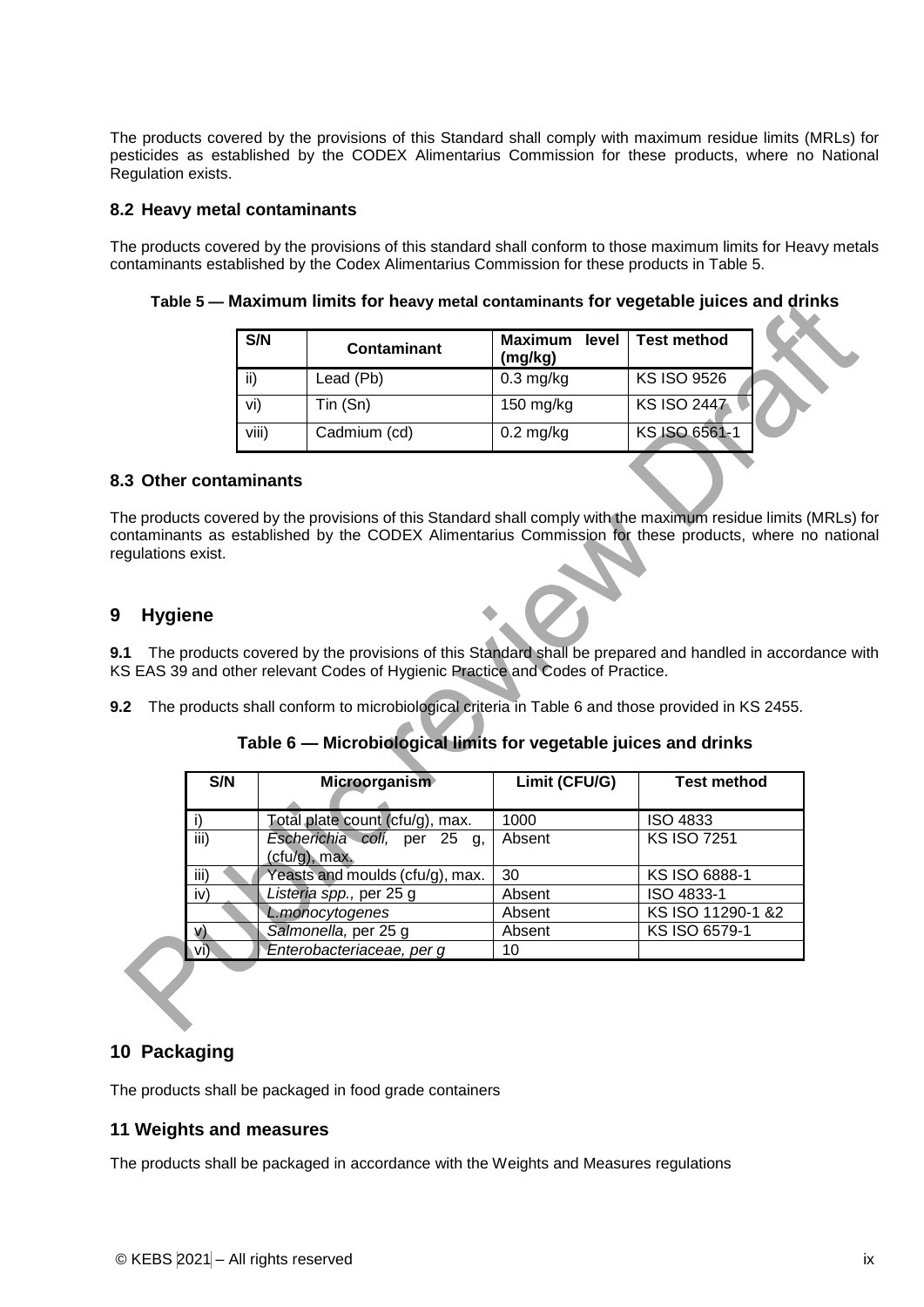# **12 Labelling**

### **12.1 General labeling requirements**

In addition to the requirements of EAS 38, 803,804 and 805 the following specific labelling requirements shall apply and shall be legibly and indelibly marked on the container;

#### **12.2 Name of the product**

The name of the product shall bear the name of the vegetable used as defined in 4.1.

The vegetable name shall be filled in the blank of the product name mentioned under this clause. These names may only be used if the product conforms to the definition in 4.1 or which otherwise conform to this standard.

Vegetable drink (ready to drink)

Vegetable and fruit juice/drink blend

Concentrated vegetable juice

Water-extracted vegetable juice

Vegetable purée

Vegetable Pulp

Blended or mixed vegetable juice and drink

#### **11.1.2 Vegetable Juice**

The name of the product shall be " \_\_\_\_\_ juice" or "juice of

### **11.1.3 Concentrated Vegetable juice**

The name of the product shall be "concentrated \_\_\_\_\_ juice" or "\_\_\_\_\_ juice concentrate".

### **11.1.4 Water extracted vegetable juice**

The name of the product shall be "water extracted juice" or "water extracted juice of  $\blacksquare$ ".

#### **11.1.5 Vegetable Purée**

The name of the product shall be " \_\_\_\_\_\_ purée" or "Purée of \_\_\_\_\_\_\_".

#### **11.1.6 Vegetable Pulp**

The name of the product shall be "\_\_\_\_\_\_ pulp" or "Pulp of \_\_\_\_\_\_\_".

#### **11.1.7 Vegetable and fruit juice/drink blend**

In the case of vegetable juice products (4.1) manufactured from two or more vegetables, and blended with fruit juice or drink, the product name shall include the names of the Vegetable juices comprising the mixture in descending order of proportion by weight (m/m) or the words "Vegetable and fruit juice/drink blend", " a vegetable and fruit juice/drink mixture", "mixed vegetable and fruit juice/drink" or other similar wording.

#### **11.1.8 Products from concentrate**

For vegetable juice, if the product contains or is prepared from concentrated juice and water or the product is prepared from juice from concentrate and directly expressed juice, the words "from concentrate" or "reconstituted"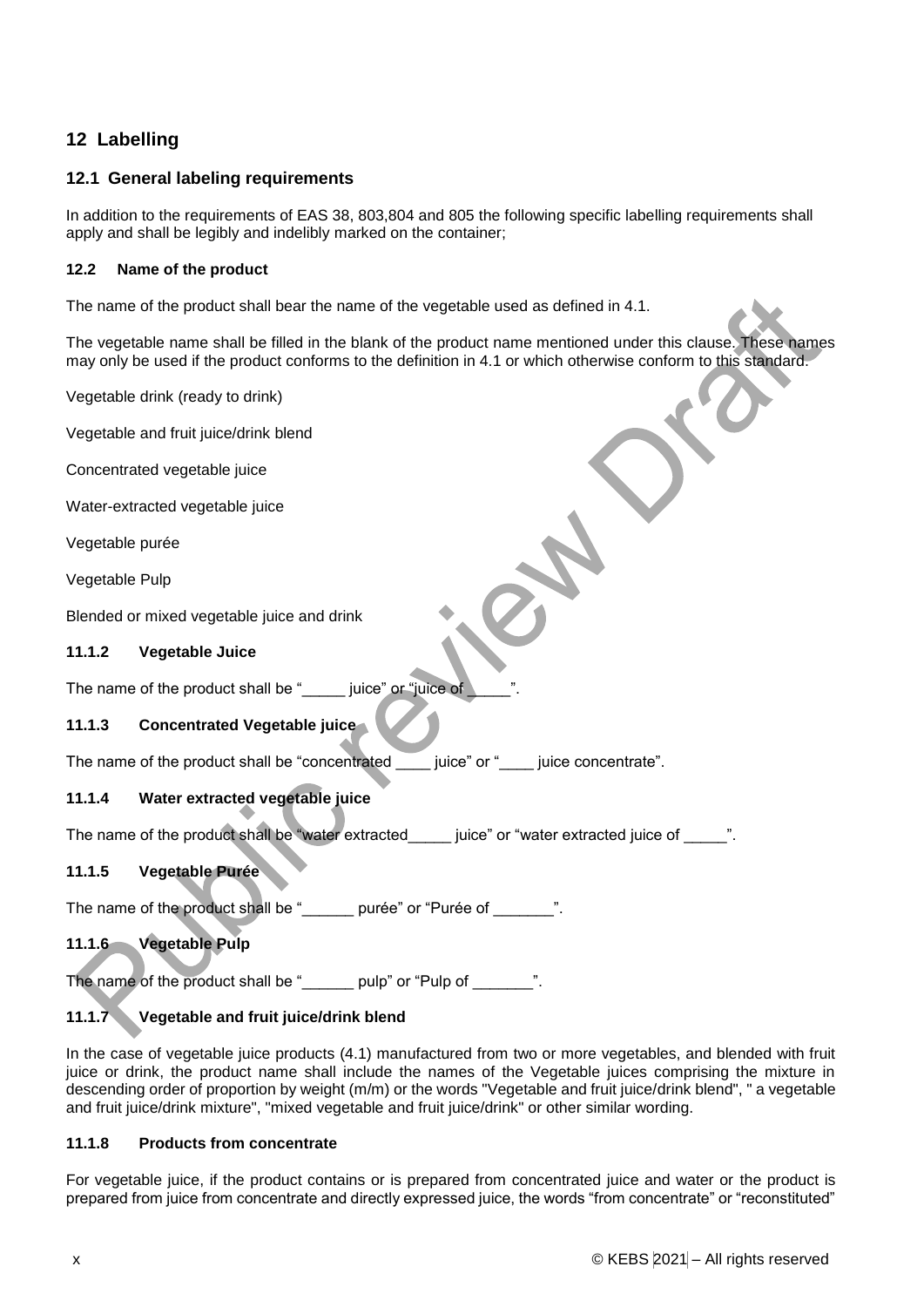shall be entered in conjunction with or close to the product name, standing out well from any background, in clearly visible characters, not less than half the height of the letters in the name of the juice.

11.1.9 Date of manufacture

11.1.10 Expiry date.

- 11.1.11 Brand /trade name.
- 11.1.12 List of ingredients.

11.1.13 Net contents.

11.1.14 Instructions for use.

11.1.15 Storage conditions.

11.1.16 Name and address of the manufacturer.

11.1.17 Country of origin.

#### **11.2.2 Additional requirements**

#### **11.2.2.1 Products prepared by physically removing water from the vegetable juice**

For vegetable juices or mixed vegetable juices/drinks/purées, if the product is prepared by physically removing water from the vegetable juice in an amount sufficient to increase the Brix level to a value at least 50% greater than the Brix value established for reconstituted juice from the same vegetable, as indicated in Table 1, it shall be labelled "concentrated".

#### **11.2.2.2 Products one or more of the optional sugar or syrup ingredients are added**

For products defined in 4.1.1 to 4.1.5, where one or more of the optional sugar or syrup ingredients as are added, the product name shall include the statement called "sugar(s) added" after the vegetable juice or mixed vegetable juice's name.

#### **11.2.2.3 Products to be reconstituted before consumption**

Where concentrated vegetable juice, concentrated vegetable purée, or mixed concentrated fruit juice/ purée is to be reconstituted before consumption as vegetable juice, vegetable purée, or mixed vegetable juices/purées/drinks, the label shall bear appropriate directions for reconstitution on a volume/volume basis with water to the applicable Brix value in the Table 1 for reconstituted juice.

#### **11.2.2.4 Varietal denominations**

Distinct varietal denominations may be used in conjunction with the common fruit names on the label where such use is not misleading.

#### **11.2.2.5 Juice content declaration**

Vegetable juices and drinks shall be conspicuously labelled with a declaration of "juice content \_\_%" with the blank being filled with the percentage of purée and/or vegetable juice computed on a volume/volume basis.

The words "juice content %" shall appear in close proximity to the name of the product in clearly visible characters, not less than half the height of the letters in the name of the juice.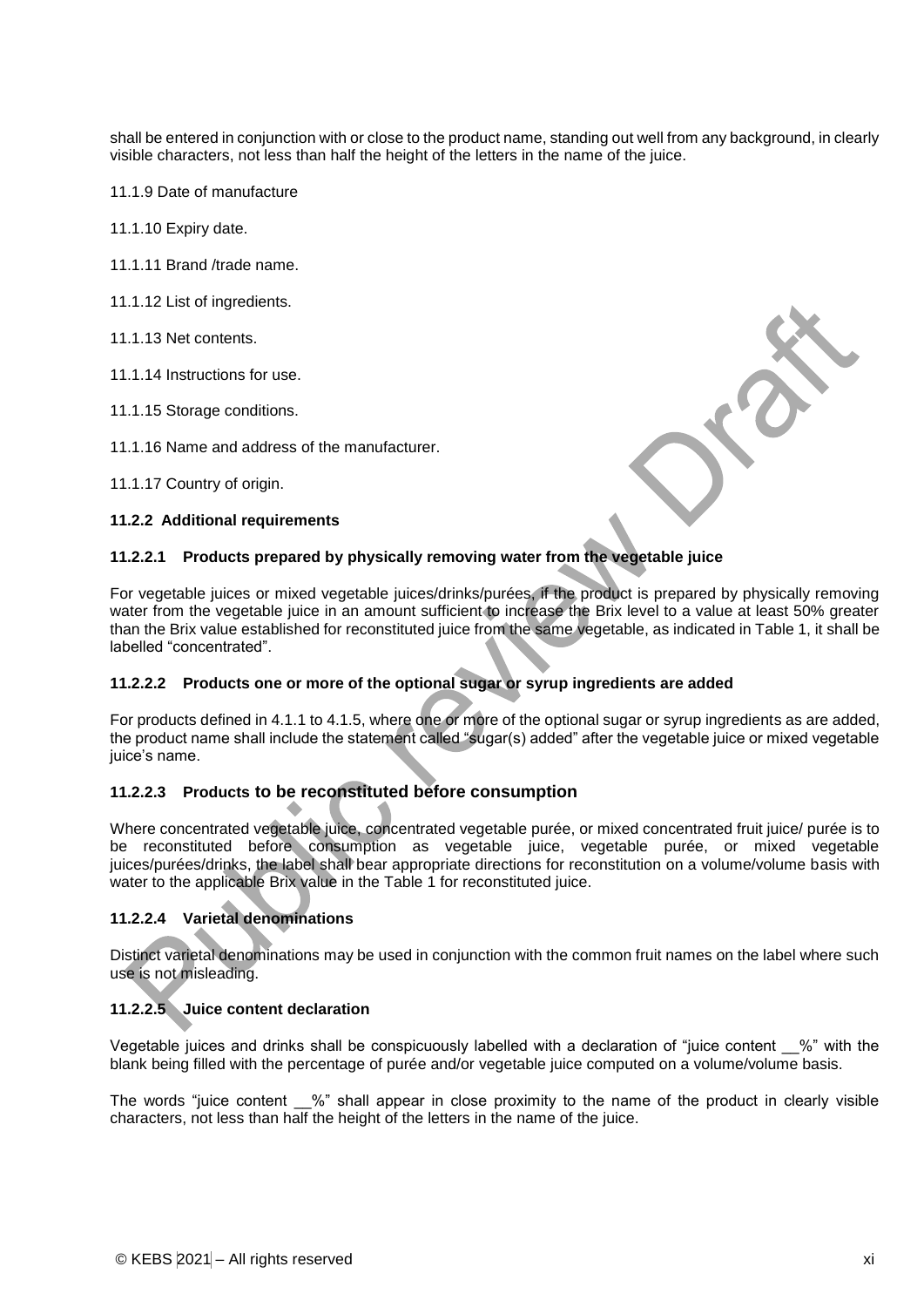#### **11.2.2.6 Nutrition declaration**

Any added essential nutrients declaration shall be labelled in accordance with US EAS 803, US EAS 804, US EAS 805.

An ingredient declaration of "ascorbic acid" when used as an antioxidant does not, by itself, constitute a "Vitamin C" claim.

For fruit nectars in which a food additive sweetener has been added in order to replace wholly or in part the added sugars or other sugars or syrups, including honey and/or sugars derived from vegetables any nutrient content claims related to the reduction in sugars shall conform to US EAS 803, US EAS 804 and US EAS 805,..

#### **11.2.2.7 Pictorial representations**

A pictorial representation of vegetable(s) on the label shall not mislead the consumer with respect to the fruit so illustrated.

#### **11.2.2.9 Products containing added carbon dioxide**

Where the product contains added carbon dioxide minimum of one gas volume the term "carbonated" or "sparkling" shall appear on the label near the name of the product.

#### **11.2.2.10 Vegetable juice containing spices and/or aromatic herbs**

Where vegetable juice contains spices and/or aromatic herbs in accordance with Section 5.1.2.6 the term "spiced" and/or the common name of the aromatic herb shall appear on the label near the name of the juice.

#### **11.2.2.11 Juice containing added pulp, cells, aromatic substances or volatile flavour components**

Pulp and cells added to juice over that normally contained in the juice shall be declared in the list of ingredients.

Aromatic substances, volatile flavour components, pulp and cells added to nectar over that normally contained in the juice shall be declared in the list of ingredients.

## **12 Methods of sampling**

The fruit nectar and concentrate shall be sampled in accordance to ISO. 874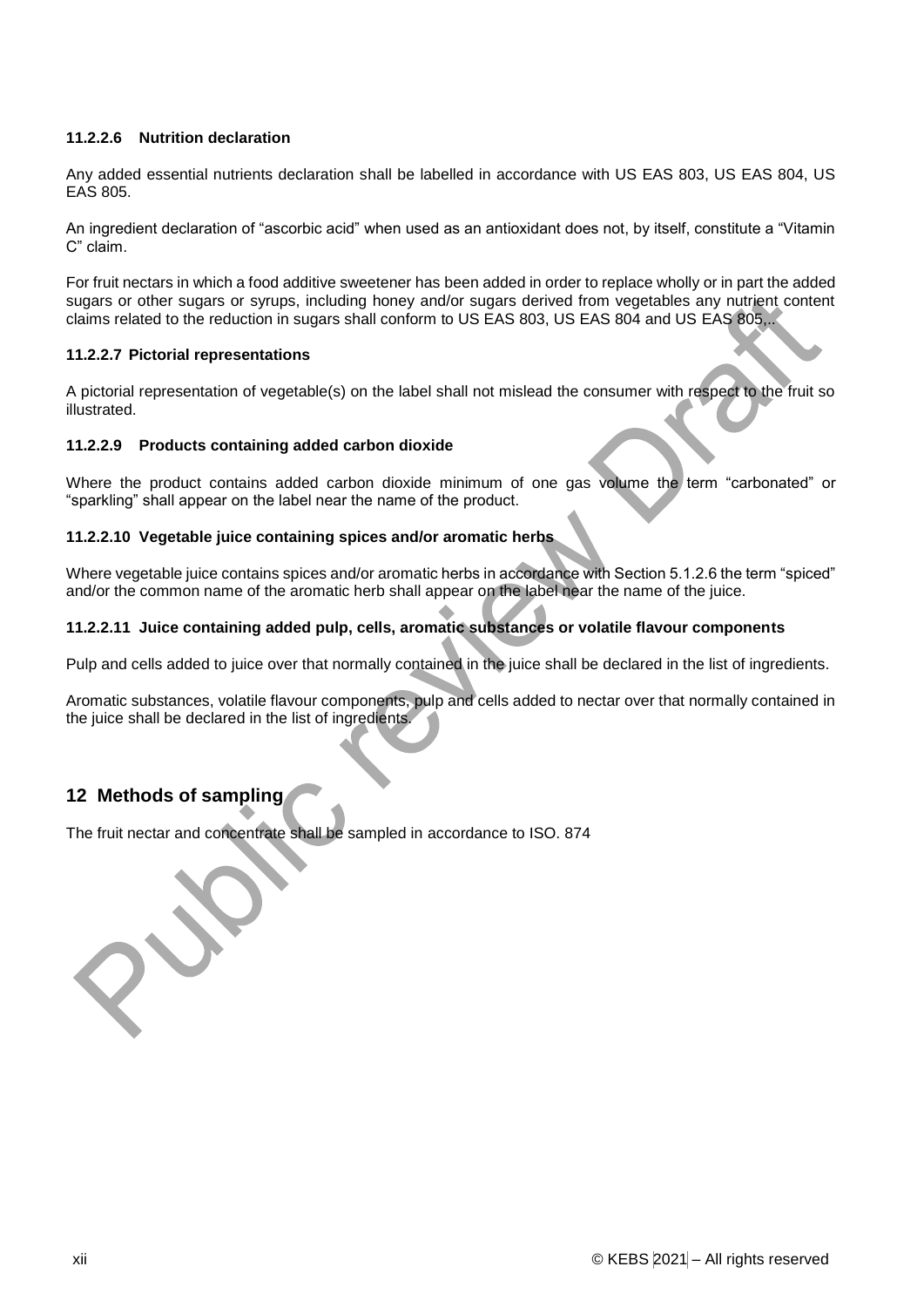#### **ANNEX A: LIST OF VEGETABLES COMMON NAME AND THEIR BOTANICAL NAMES**

ARTICHOKES Cynara scolymus ASPARAGUS Asparagus officinalis Broccoli Brassica oleracea var. botrytis Brussels sprouts Brassica oleracea var. gemmifera Cabbage (red, white, Savoy) Brassica oleracea var. capitata Cabbage, Chinese Brassica chinensis Cabbage, for fodder Brassica spp. Carrot, Daucus carota ssp. sativa Cauliflower Brassica oleracea var. botrytis Celery Apium graveolens Cucumber Cucumis sativus Eggplant Solanum melongena Endive Cichorium endivia Fenugreek Trigonella foenum-graecum Fig Ficus carica Kale Brassica oleracea var. acephala Leeks other alliaceous vegetable leeks Allium porrum Lettuce Lactuca sativa; Mustard Brassica nigra; Sinapis alba Okra Abelmoschus esculentus Pumpkin, edible Cucurbita spp. Radish Raphanus sativus (inc. Cochlearia armoracia Red beet Beta vulgaris Rutabaga (swede) Brassica napus var. napobrassica Spinach Spinacia oleracea Pumkins, Squash, Gourds Cucurbita spp. Tomato Lycopersicon esculentum Turnip, edible Brassica rapa